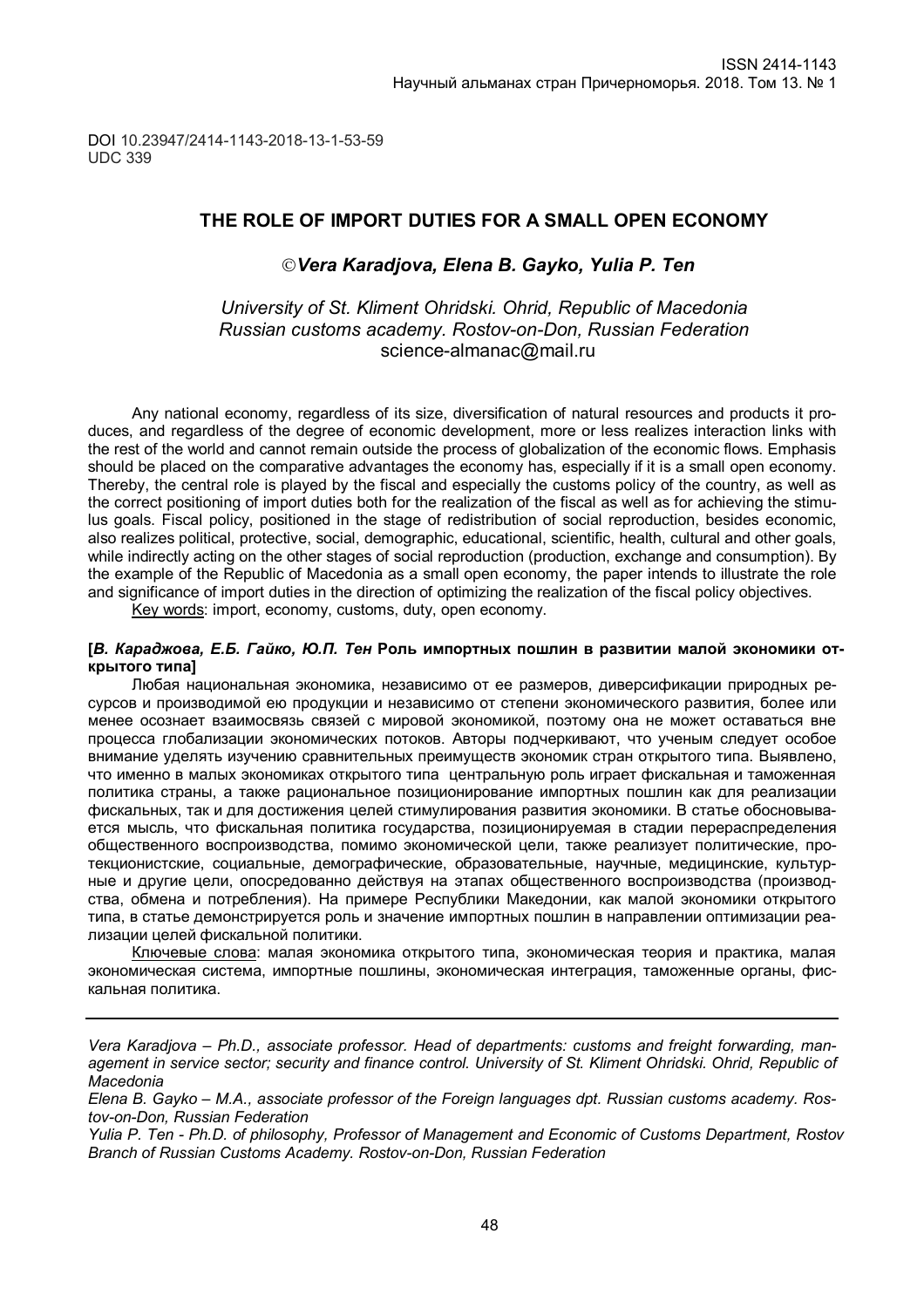*Вера Караджова – доктор наук, начальник департаментов: таможни и экспедирования грузов, менеджмента в сфере услуг, безопасности и финансового контроля. Университет «Климент Охридский» г. Охрид, Республика Македония.*

*Гайко Елена Борисовна – старший преподаватель кафедры иностранных языков. Ростовский филиал Российской таможенной академии. Ростов-на-Дону, Россия.*

*Тен Юлия Павловна – доктор философских наук, профессор кафедры управления и экономики таможенного дела. Ростовский филиал Российской таможенной академии. Ростов-на-Дону, Россия.*

Economic theory, as well as economic practice, fully confirm the hypothesis of openness of the national economies and the impossibility of autarchy (closure) in the sense of an exclusive satisfaction of the consumption needs with domestic production. There is an indispensable need for the establishment of economic relations and connections of national economies with other countries, economic groups and integration. The reasons for this assertion are multidimensional and are very often elaborated in the economic theory and confirmed in economic practice, thereby their elaboration exceeds the area of paper of this type and scope. In any case, the basic reasons for a small economy refer to *complementing the production structure of the country* and the *influence of external economic relations on the formation and distribution of the gross domestic product*. The first reason, especially expressed in small economies with limited scope or type of resources, refers to the fact that no country produces everything that is necessary to meet the needs of the economy and the population. Each country in the selection of its production structure starts from the comparative advantages and the alternative costs and is directed to the inclusion on the world market.

Small economies that need to accelerate economic development often need additional resources in the form of loans or real goods, which is one more strong reason for openness. That is, these economies often need part of *foreign income to supplement domestic savings*. In such circumstances, the structure and the purpose of the borrowed funds is very important, i.e. the assumption which has to be included is that the borrowed foreign income will be used for creation of economic conditions and manufacturing facilities that will be able to repay the borrowed resources.

But, the basic type of economic connection of the economies is through foreign trade, i.e. *import and export of goods and services*. Only in exceptional cases such as wars, economic crises and so on, a country can be brought into a state to satisfy domestic consumption only with its own production. The main reason for external economic relations among countries is *limited natural resources*, or *the diversity of natural resources* the countries dispose with. Striving to expand, to diversify domestic production, to produce as many different products, some countries have to import raw materials and inputs that do not have and to export those raw materials that have in quantities that exceed domestic needs. Different natural conditions for agricultural products also affect the connectivity of the national economy of a country with other countries. Even small economies can have specific and unique resources that can be exported to the world market or to specialize in a certain type of production and thus to engage in the *international division of labour* [1, p. 365].

Among the numerous forms of international economic relations(import and export of goods, performance and using services, lending and borrowing, equity joint ventures, financial transfers, transfer of technological development etc), the basic and most important form of foreign economic relations is foreign trade relations, i.e. imports and exports of goods. In this context one of the forms of import and export is also *the transfer of technical-technological progress* that goes from developed to less developed countries, starting by imports of new advanced equipment, through the purchase of patents and licenses, until establishment of long-term production cooperation and joint ventures, where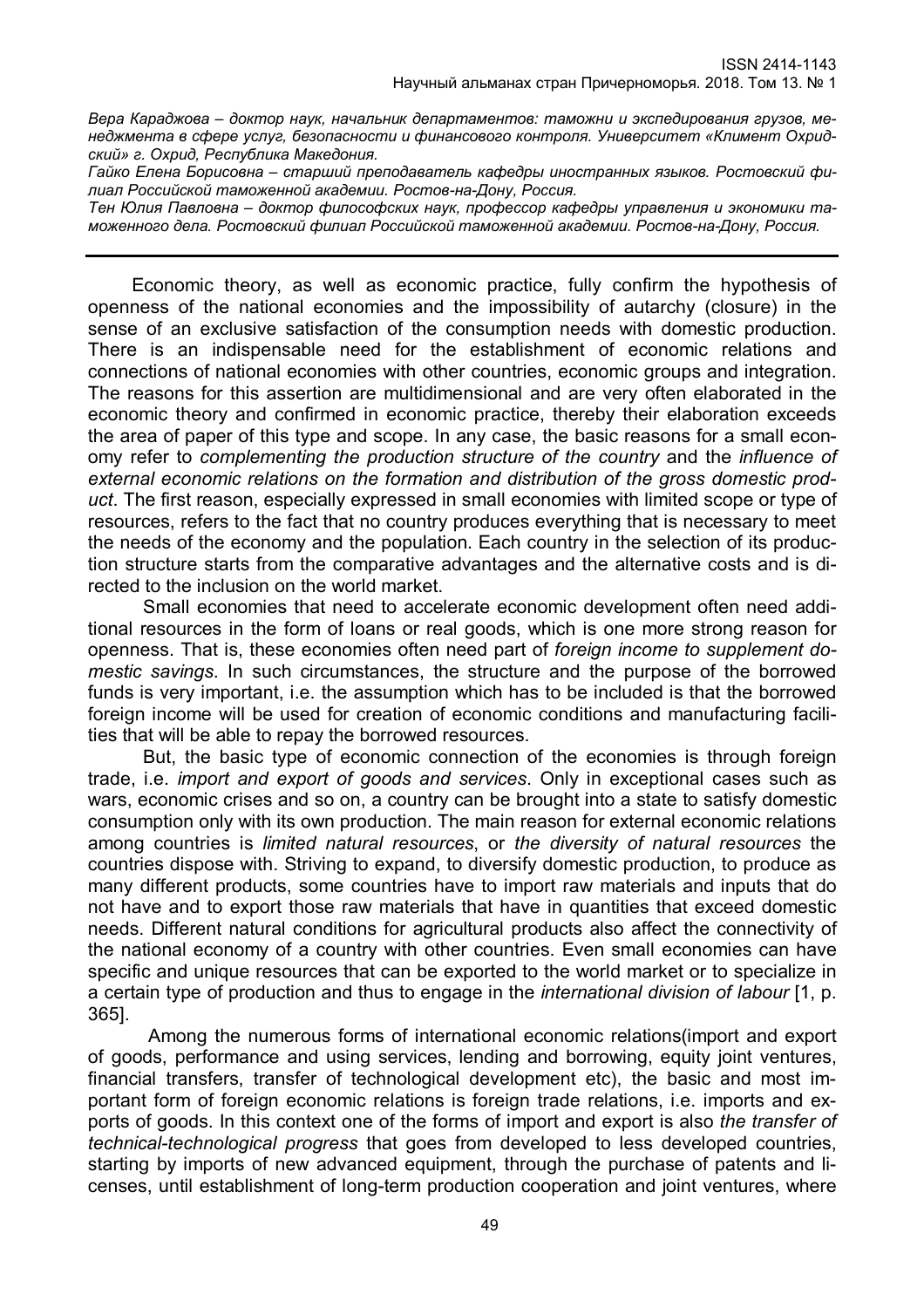despite the additional capital in less developed countries comes a new technique, technology, new management and marketing, new markets, etc. Having that in mind, inevitably the need arises for a detailed analysis of the role, scope, structure and significance of the import and export duties, which will create a basis for the establishment of the future measures and instruments of the customs policy. The challenge is to optimize these duties according to the structure of the total budget and tax revenues with the motivation of the domestic production as well as according to the quality of satisfying the needs of the economy and the population.

### *The challenge of globalization for small open economies and fiscal policy*

The formation of small independent states with decolonization in the 50s and 60s of the last century is again actualized with the changes in the 80s and 90s of the last century in parallel with the processes of re-privatization and increased liberalization, as well as the abolition of protectionist barriers in international trade. The transition in the 1990s in a number of small open economies, primarily in southeastern and central Europe, created new challenges for their fragile economies in terms of their successful involvement in foreign trade relations and global economic processes. At the same time, they had to bear in mind their small market capacity and the need to be involved in the world market, where the surge in foreign competition and technological challenges could have positive and also negative effects on small economies. The ability of these countries to establish and maintain a market economy, having in mind the basic economic principles and laws, basically determines their ability to catch in with contemporary processes from which they will have positive effects, or otherwise they will simply be thrown out by the centrifugal forces of relentless competitive relations on the outskirts of the world market. An important moment that needs to be emphasized is that we a talking about small, in many cases developing countries exposed to foreign competition, and at the same time referred to the necessity of linking its economic space to the narrower and wider surrounding. Moreover, the expansion of the integration of such economies should bring benefits, but also minimize the risks to domestic stability that may arise from external shocks, which is a very complex process. Many transition countries are directed to intensify development through the application of different models of foreign investment, primarily to foreign direct investment. Many transition countries are directed to intensify development through the application of different models of foreign investment, primarily to foreign direct investment. The use of this form of openness in economies has a chalenge for the structural direction of investments, for the relation among aggregate supply and aggregate demand, employment, anticipated effects (production effects, export effects, fiscal effects, etc.), but also potential risks associated with the issues of ownership structure, stability on balance sheet, external debt, potential inflation and currency risk. The point that differ the small economies of southeast and central Europe from developing countries from other parts of the world is that they have continuity in a quality and funded educational process, potential in professional staff, creativity and innovation, which is a guarantee for productive inclusion in the world competitive processes, but in the same time thay have problems in structural disparities and in some cases structural unemployment, outdated technology, lack of capital, indebtedness, low savings rate, and so on.

Foreign trade, tax and fiscal policies have an important role to play in linking economic spaces. Thereby, the main objective of fiscal policy is the selection of an optimal budget spending strategy in relation to national income and optimization of the fiscal burden in relation to fiscal capacity, in the context of economic movements and the development of the national economy. In this context, the strategy for directing fiscal instruments in direction to implementation of such set main objective of fiscal policy is of particular importance and which in one part is dedicated to stimulating domestic production, increasing the competitiveness of domestic products and encouraging exports.The stimulative effects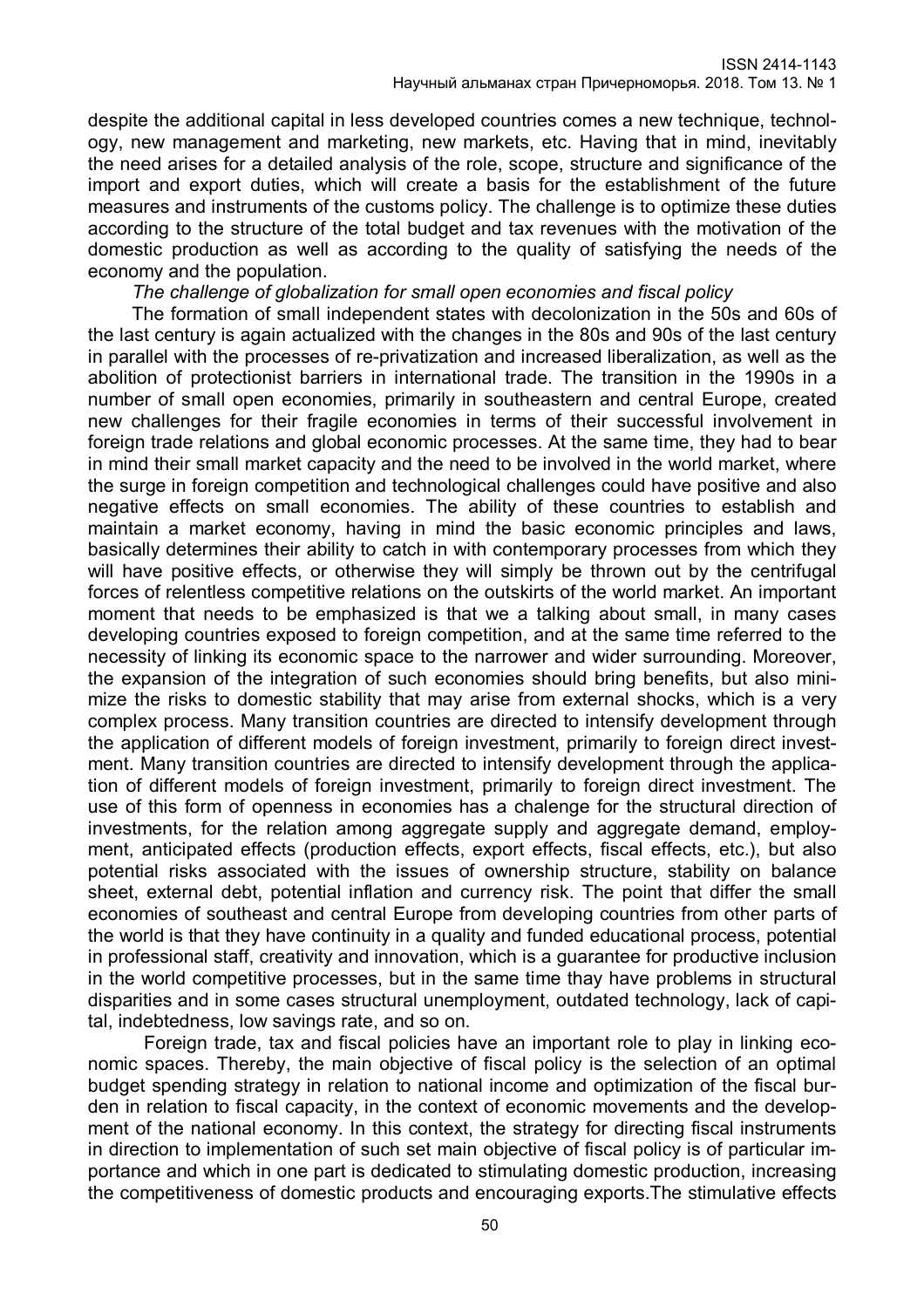of import duties are reflected and can be analyzed by the value of the raw materials which are imported by applying preferential tax rates, stimulating effects of preferential tax rates on the development of domestic agricultural and livestock production, incentive effects of preferential tax duties on the industry development, effects of preferential tax rates on the increase in the diversification of domestic products and the increase in the competitiveness of domestic products. All these effects have an impact on the national economy economic reality, especially in terms of increasing exports and foreign exchange inflows, as well as raising the quantity and quality of meeting the needs of the population.

# *Participation of the Customs Administration of the Republic of Macedonia in the Budget of the Republic of Macedonia*

In order to illustrate the role of import duties in a small open economy, there is an overview of the share of import duties in the total budget revenues and in the total tax revenues on the example of the Republic of Macedonia. The import duties which are under the jurisdiction of the Customs Service of the country consist of several types of duties: customs; VAT from import; excises (production, import and trade); and fees. Besides on imports, some of these duties according to the appropriate regulations are charged for export or transit of goods. In the Republic of Macedonia, the VAT from import charged by the Customs Administration is usually about 89% of the total VAT collected, while the Public Revenue Office (UJP) is responsible for collection of VAT from the turnover in the country, VAT on donations, as well as for the refund of VAT ([http://www.finance.gov.mk\).](http://www.finance.gov.mk/)

*Table 1*

| Participation of the Customs Administration in the Budget |
|-----------------------------------------------------------|
| of the Republic of Macedonia for 2014, 2015 and 2016      |
| in millions of denars                                     |

| Total                                     |                                                               |               |            |           |           |           |           |              |              |              |              |           |  |
|-------------------------------------------|---------------------------------------------------------------|---------------|------------|-----------|-----------|-----------|-----------|--------------|--------------|--------------|--------------|-----------|--|
| revenues in<br>the budget of<br><b>RM</b> | Participation in the Budget of the Republic of Macedonia      |               |            |           |           |           |           |              |              |              |              |           |  |
| Tax revenues                              | 100%<br>Participation of Tax Revenue 100%                     |               |            |           |           |           |           |              |              |              |              |           |  |
| Revenues<br>from                          | Participation of Customs, VAT, excise<br>duties and fees 100% |               |            |           |           |           | 2014      | 2015         | 2016         | 2014         | 2015         | 2016      |  |
| Customs,<br>VAT, Excises<br>and Fees      |                                                               |               |            |           |           |           |           | 69,3<br>$\%$ | 71,9<br>$\%$ | 43,6<br>$\%$ | 33,8<br>$\%$ | 41,3%     |  |
| Revenues<br>from customs                  | Customs                                                       | Participation | of         | 2014      | 201<br>5  | 2016      | 2014      | 2015         | 2016         | 2014         | 2015         | 2016      |  |
| duties                                    |                                                               | revenues 100% |            | 6,6%      | 7,3%      | 6,8%      | 5,0%      | 5,1%         | 4,9%         | 2,9%         | 2,5%         | 2,8%      |  |
| VAT from<br>import                        | 201<br>4                                                      | 201<br>5      | 201<br>6   | 2014      | 201<br>5  | 2016      | 2014      | 2015         | 2016         | 2014         | 2015         | 2016      |  |
|                                           | 87,8<br>%                                                     | 89,6<br>%     | 91,6<br>%  | 60,6<br>% | 60,3<br>% | 60,2<br>% | 45,7<br>% | 41,8<br>%    | 43,3<br>%    | 26,4<br>%    | 20,4<br>%    | 24,9<br>% |  |
| Revenues<br>from Excise                   |                                                               | Participation | οf         | 2014      | 2015      | 2016      | 2014      | 2015         | 2016         | 2014         | 2015         | 2016      |  |
|                                           | excise<br>100%                                                |               | duties     | 31,0<br>% | 31,4%     | 36,3<br>% | 23,4<br>% | 21,7<br>%    | 26,1<br>%    | 13,5<br>%    | 10,6<br>%    | 15%       |  |
| Fees<br>on import                         | revenues                                                      | Participation | in<br>from | 2014      | 201<br>5  | 2016      | 2014      | 2015         | 2016         | 2014         | 2015         | 2016      |  |
|                                           | Fees                                                          | import 100%   | upon       | 1,0%      | 1,0%      | 1,0%      | 0,8%      | 0,7%         | 0,7%         | 0,4%         | 0,3%         | 0,4%      |  |

Source: own calculations based on data from [http://www.mkbudget.org/prihodi/list,](http://www.mkbudget.org/prihodi/list) Annual Report of the Customs Administration of the Republic of Macedonia (2014, 2015, 2016), Annual report of the Public Revenue Office of the Republic of Macedonia (2014, 2015, 2016)